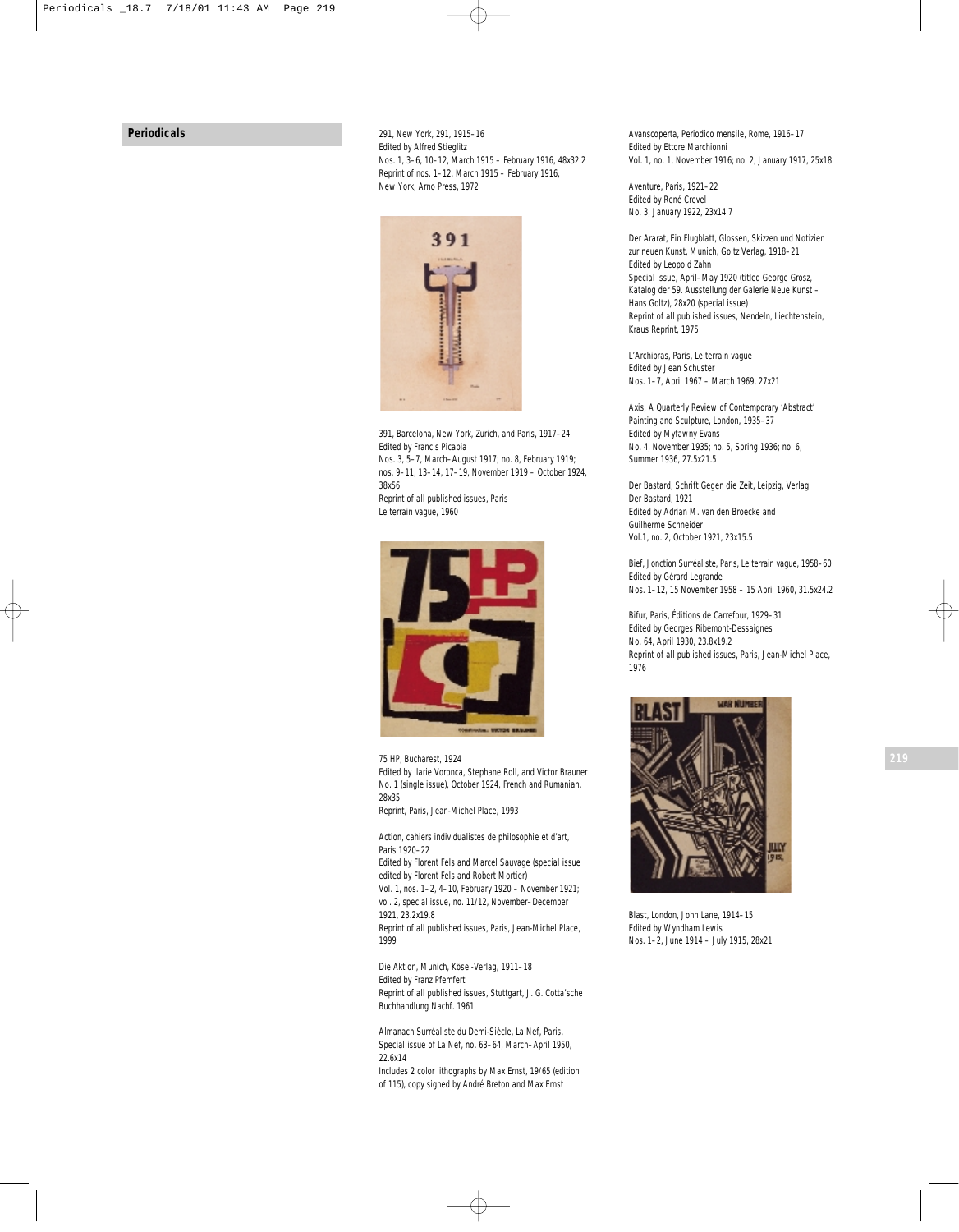

*Bleu*, Mantua, Tipografia "L'Artistica," 1920–21 Edited by Gino Cantarelli and Julius Evola Nos. 1–3, July 1920 – January 1921, Italian, 37x25 Reprint, Milan, Gabriele Mazzotta Editore, 1970



*The Blind Man*, New York 1917 Edited by Marcel Duchamp Nos. 1–2, April–May 1917, 28x20.5 Reprint, Milan, Gabriele Mazzotta Editore, 1970

*Blok, Czasopismo Awangardy Artystycznej*, Warsaw, Ulica Wspolna, 1924–26 Edited by Henryk Stazewski, Mieczyslaw Szczuka, Teresa Zarnower, and Edmund Miller No. 3/4, June 1924, 24.5x35



*Der Blutige Ernst*, *Satirische Wochenschrift*, Berlin, Trianon Verlag, 1919 Edited by Carl Einstein and George Grosz Vol.1, nos. 3, 4, 6, November–December 1919, 41x31 *Le Bon Sens*, Paris, Jean Lefrand No. 1, September 1941, 31.9x24.3

*La Brèche, Action Surréaliste*, Paris, Le terrain vague, 1961–65 Edited by André Breton Nos. 1–8, October 1961 – November 1965, 22.5x15.3

*Broom*, *An International Magazine of the Arts, Published by Americans in Italy,* Rome, Berlin, and New York, 1921–24 Edited by Harold A. Loeb and Alfred Kreymborg Vol. 1, no. 1, November 1921, 32.4x24 Reprint of all published issues, New York, Kraus Reprint, 1967

*Bruno's Weekly*, New York Edited by Guido Bruno Vol. 2, nos. 11–12, 11 and 18 March 1916; vol. 3, no. 11, 26 August 1916, 20.3x12.4 (vol. 2); 28.4x20.2 (vol. 3)

*BLS, Bulletin de Liaison Surréaliste,* Paris, 1970–76 Edited by Jean-Louis Bédouin Nos. 1–10, November 1970 – April 1976, 29x17.9



*Bulletin International du Surréalisme*, *International Surrealist Bulletin*, Brussels, Prague, Santa Cruz de Tenerife, and London, 1935–36

Published by the local Surrealist groups in the respective countries

Vols. 1–4, 1935–36, French, Czech, Spanish, and English, 30x21

*Bulletin International du Surréalisme Révolutionnaire*, Brussels, Bureau Internationale du Surréalisme Révolutionnaire, 1948 Edited by Christian Dotremont Reprint, Brussels, Didier Devillez, 1999, 36.5x28

*Cabaret Voltaire*, Zurich, Meirei, 1916 Edited by Hugo Ball No. 1 (single issue), May 1916, 27.4x22.4 Reprint, Milan, Gabriele Mazzotta Editore, 1970

*Cahiers Dada Surréalisme, Cahiers de l'Association Internationale pour l'étude de Dada et du Surréalisme,* Paris, Lettres Modernes No. 1, 1966; no. 2, 1968; no. 4, 1970, 18.5x13.5

*Les Cahiers de Contre-Attaque*, Paris Edited by Henri Béné No. 1, May 1936, 25x18

*Cahiers de Poésie*, Paris Edited by Jean Simonpoli No. 4/5, August 1943, 20x15.2

Ça ira, *Revue mensuelle d'Art et de Critique,* Antwerp, Eeckeren, 1920–23 Edited by Maurice van Essche Nos. 1–12, April 1920 – January 1923, 27.5x21.3 Reprint, Brussels, Jacques Antoine, 1973

*Camera Work*, New York, Alfred Stieglitz, 1903–17 Edited by Alfred Stieglitz Special issue, June 1913 (with dedication to Francis Picabia), no. XLVII, July 1914 (published in January 1915), 30x21 Reprint of nos. 41–50, 1913–17, Nendeln, Liechtenstein, Kraus Reprint, 1969

*Cannibale*, *Revue Mensuelle*, Paris 1920 Edited by Francis Picabia Nos. 1–2, April–May 1920, 24x16 Reprint of all published issues, Milan, Gabriele Mazzotta Editore, 1970

*Chantiers*, Carcassone, Garae-Hésiode Edited by Daniel Farbe, 1928–30 Reprint of all published issues, Paris, Jean-Michel Place, 1987, 25x18

*The Chapbook*, *A Monthly Miscellany*, London, The Poetry Bookshop, 1919–23 Vol. 1, nos. 1–6, July–December 1919; vol. 2, nos. 7–12 January–June 1920; vol. 3, nos. 13–24, July 1920 – June 1921; vol. 4, nos. 25, 28–38 February 1922 – June 1923; no. 39, 1924; no. 40, 1925, 22x17.5

*Clé, Bulletin mensuel de la F. I. A. R. I. (Fédération Internationale de l'Art Révolutionnaire Indépendant)*, Paris, Maurice Nadeau, 1939 Nos. 1–2, January–February 1939, 31.5x24



*Le Coeur à barbe, Journal transparent*, Paris, Au Sans Pareil, 1922 Edited by Tristan Tzara No. 1 (single issue), April 1922, 22.5x14 Reprint, Milan, Gabriele Mazzotta Editore, 1970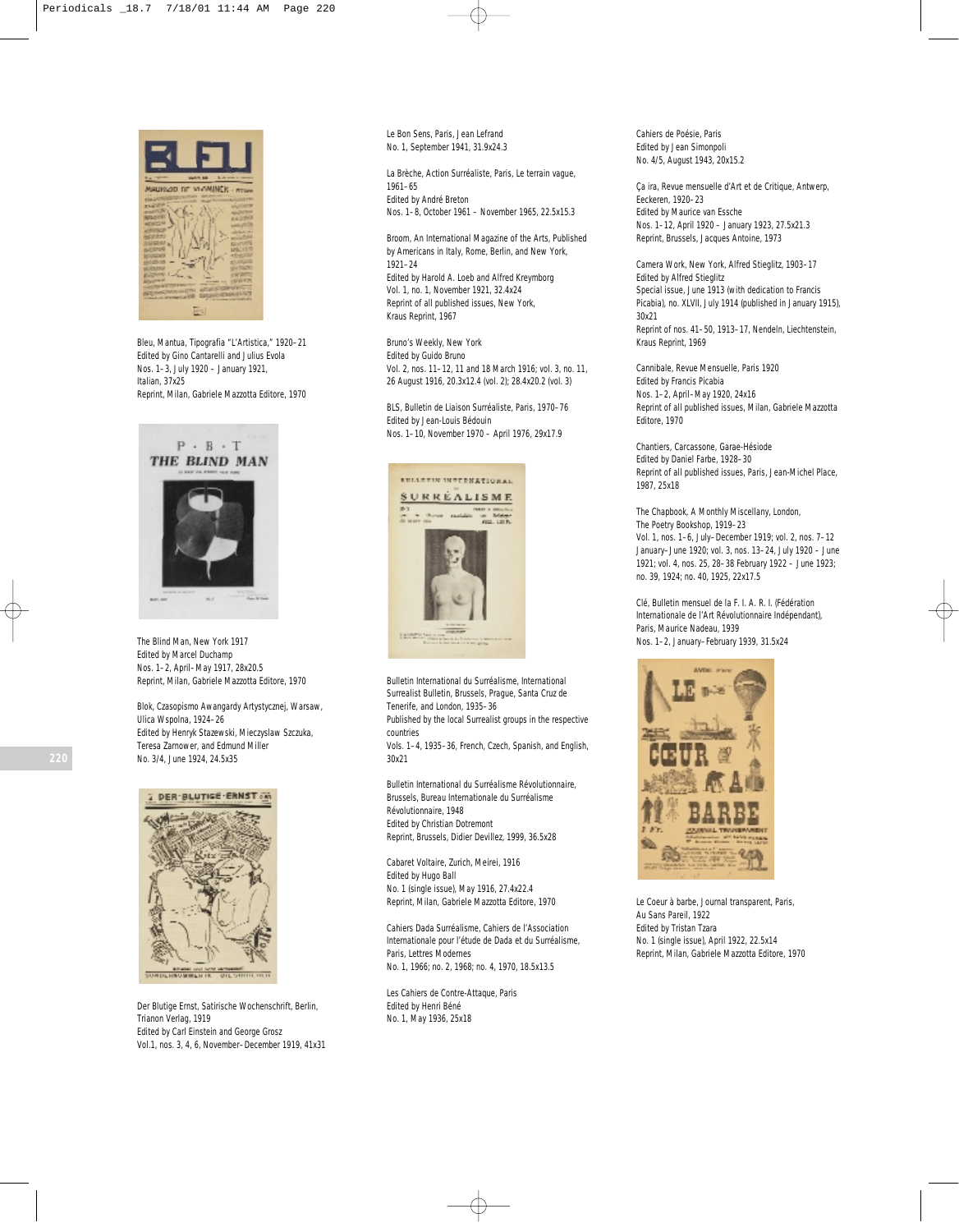

*Contimporanul*, Bucharest, Eminescu, Institut de Arte Grafice, 1922–32 Edited by Marcel Janco Vol.1, no. 24, December 1922; vol. 2, nos. 1, 28–29, 31, 34–35, 41, January–May 1923; vol. 3, no. 46, May 1924; vol. 4, nos. 53–63, February–November 1925; vol. 5, nos. 65–66, March–May 1926, 23.5x16.5 (vol.1); 47.4x32.5 (vol. 2); 32.5x24 (vols. 3–5)

*Correspondance*, n.p., 1924–25 Edited by Camille Geomans, Marcel Lecomte, and Paul Nougé Reprint of all published issues, Brussels, Didier Devillez Editeur, 1993, 31x22

*Coupure*, Paris, 1969–72 Edited by Gérard Legrand, José Pierre, and Jean Schuster Nos. 1–7, 1969–71, 49.5x32

*Dada*, *Recueil littéraire et artistique*, Zurich, Der Malik-Verlag, 1917–19; Paris, Au Sans Pareil, 1920–21 Edited by Tristan Tzara No. 1, July 1917; no. 2, December 1917; no. 3, December

1918, 28.3x19; no. 4/5, May 1919 (titled *Anthologie Dada*); no. 6, February 1920 (titled Bulletin Dada); no. 7, March 1920; no. 8, September 1921 (titled *Dada Intirol Au Grand Air*), 30x23

Reprint, Milan, Gabriele Mazzotta Editore, 1970



*Der Dada*, Berlin, 1919–20 Edited by Raoul Hausmann and later also by John Heartfield and George Grosz Nos. 1–3, June 1919 – April 1920, 28.5x 21.8 Reprint of nos. 1–2, Milan, Gabriele Mazzotta Editore, 1970

*Dada Almanach*, Berlin, Erich Reiss Verlag, 1920 Edited by Richard Huelsenbeck Single Issue, 1920, 18.2x13.2

*Dada-Jok*, Zagreb, 1922 Edited by Virgil Poljanski and Ljubomir Micic No. 1 (single issue), November 1922, 35x25.2



*Dada-Tank*, Zagreb, 1922 Edited by Dragan Aleksic No. 1 (single issue), 1922, 31.8x24

*Le Disque vert*, *Revue mensuelle de Littérature*, Brussels, Jacques Antoine, 1921–34 Reprint of all published issues, Brussels, Jacques Antoine, 1970, 16x23.5

*Distances*, Brussels and Paris, 1928 Edited by Camille Geomans Reprint of all published issues, Brussels, Didier Devillez Editeur, 1994, 15.5x12

*Documents 34*, *Intervention surréaliste,* Brussels, Jean Malvaux, Société Anonyme, 1933–36 Edited by Jean Stéphane New series, no. 1, June 1934, 24.4x15.9 Reprint of no. 1, Brussels, Didier Devillez Editeur, 1998

*Documents, Doctrine, Archéologie, Beaux-Arts, Ethnographie*, Paris, 1929–30 Reprint of all published issues, Paris, Jean-Michel Place, 27x21

*Les Écrits nouveaux,* Paris, Émile-Paul, 1917–22 Edited by Paul Budry and later by Maurice Martin du Gard, Edmond Jaloux, Valéry Laebaud, André Germain, and Philippe Soupault

Vol. 2, nos. 9–10, 12, July–December 1918; vol. 3, nos. 13, 22, January–October 1919; vol. 9, no. 1, January 1922, nos. 8–9, 12, August–December 1922, 25x16.8

*Edda, Cahier Internationale de Documentation sur la Poésie et l'Art d'Avant-Garde*, Brussels Edited by J. Lacomblez No. 1, Summer 1958, 27.5x21.5

*L'Élan*, Paris Edited by Amédée Ozenfant No. 6, July 1915; nos. 8–9, January–February 1916, 32.5x24.5

*L'Enciclopedia,* Florence, 1920–23 Edited by Fernando Angoletti, Giannotto Bastianelli, Primo Conti, Rafaello Franchi, and Corrado Pavolini Vol. 1, no. 1, 15 May 1920; vol. 3, no. 1, 24 June 1922, 13.5x 9.8

*The Enemy, A Review of Art and Literature*, London, The Arthur Press Edited by Wyndham Lewis No. 1, January 1927; no. 2, September 1927; no. 3, 1929 28.5x18.5

*Die Erde*, *Politische und Kulturpolitische Halbmonatsschrift*, Breslau, Verlag Die Erde, 1919–20 Edited by Walther Rilla Reprint of all published issues, Nendeln, Liechtenstein, Kraus Reprint, 1970, 23x15

*L'Esprit nouveau, Revue internationale d'Esthétique*, Paris, 1920–25 Edited by Paul Dermée No. 2, November 1920, 25x16.5

*Les Feuilles libres*, Paris, 1918–28 Edited by Marcel Raval Nos. 25–48, February 1922 – June 1928, 22.4x18.7

*La Fonte, Antologia mensile d'avanguardia litteraria*, Catania, Sicily Vol. 1, no. 4, June 1917, 27x21

*Formisci*, Cracow, 1918–21 Edited by Tlomaczul Ro-Dada (Titus Czyzewski) Vol. 2, nos. 4–5, April–May 1921, 23x15.2



*Die freie Strasse,* Berlin, Verlag Freie Strasse, 1915–18 Edited by Raoul Hausmann and Johannes Baader No. 10, September 1918, 42x28.8



*Freiland Dada*, Potsdam, J. Baader, 1921 Edited by Karl Heidkamp No. 1 (single issue), July 1921, 27x20.5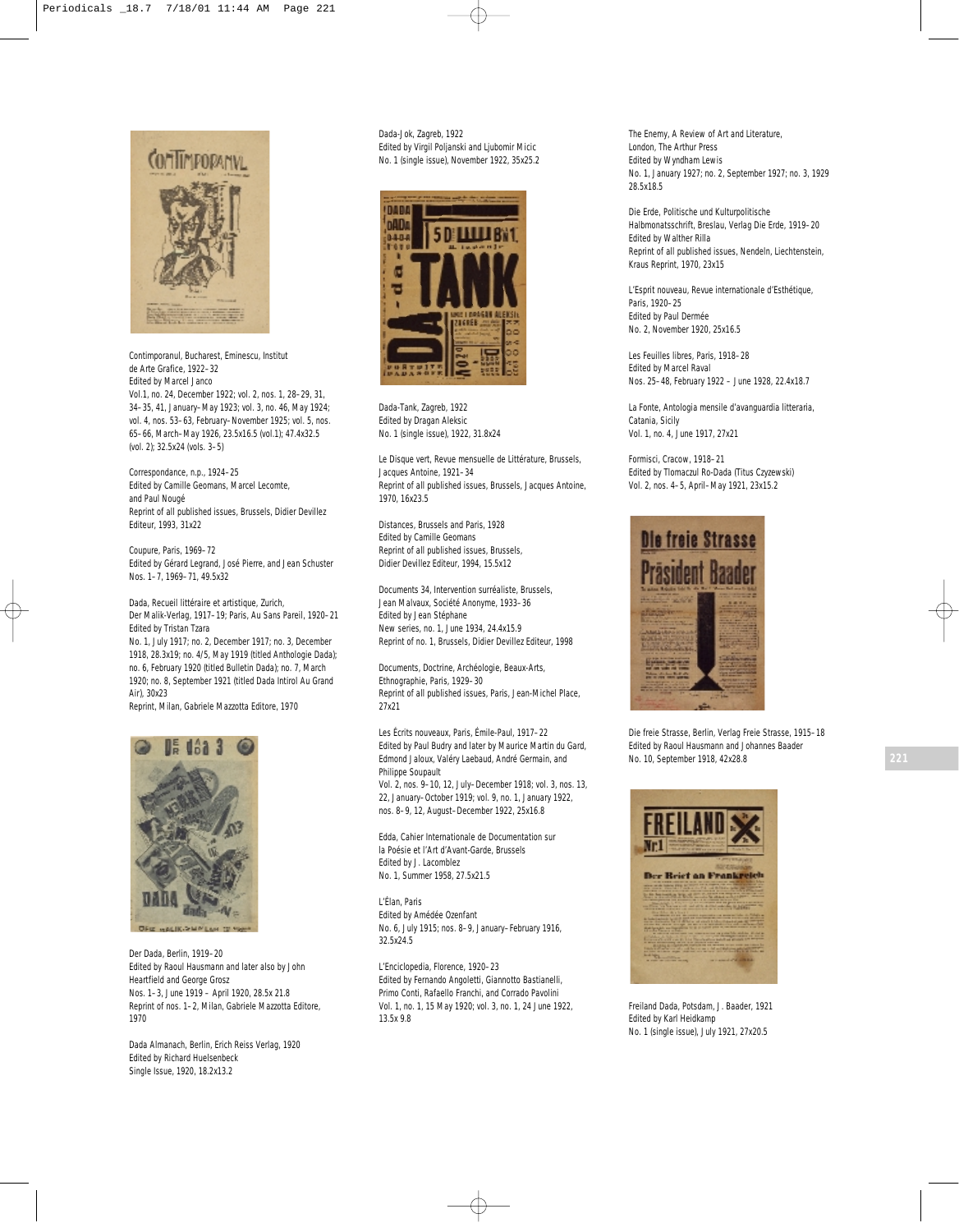*Front unique*, Milan, Schwarz, 1959–65 Edited by Jean-Jacques Lebel and Tristan Sauvage (Arturo Schwarz) No. 1, Spring–Summer 1959, no. 2, 23x16

Futuristy, Pervyi Zhurnal Russkikh Futuristov, Moscow Edited by Vassily Kamenski Nos. 1–2, 1914, Russian, 24.5x18.2 Includes a color letterpress illustration by Vladimir Burliuk

*G. Material zur elementaren Gestaltung*, Berlin, 1923–26 Edited by Hans Richter Nos. 1–3, July 1923 – June 1924, no. 5–6, 1926, 45.5x29

*Grecia, Revista decental d'Literatura*, Seville Edited by Isaac del Vando-Villar Vol. 2, no. 36, December 1919; vol. 3, no. 40, February 1920, nos. 43, 45, 46, 47, 49, June–September 1920, 24.3x17.5

*Le Grand Jeu*, Paris, Roger Vailland, 1928–30 Edited by Roger Gilbert-Lecomte, René Daumal, Josef Sima, and Roger Vailland No. 1, Summer 1928; no. 2, Spring 1929; no. 3, Summer 1930, 23.8x19 Reprint of all published issues, Paris, Editions Jean-Michel Place, 1977

*Greenwich Village*, New York, Bruno's Garret Edited by Guido Bruno Vol. 2, no. 5, 30 September 1915, 22.5x14.5

*Informations et projets*, Paris Nos. 1–3, 10 February–10 April (no year), 31x21

*Inquisitions, Organe du Groupe d'Etude pour la Phénomenologie Humaine*, Paris, E. S. I. Edited by Louis Aragon, Roger Caillois, J. M. Monnerot, and Tristan Tzara No. 1, June 1936, 22.9x13.9

*L'Instant, Revue franco-catalane d'Art et Littérature*, Paris 1918–19 (?) Edited by J. Perez-Jorba Vol. 1, no. 6, December 1918, 24.8x16.6

*L'Invention collective*, Brussels, 1940 Reprint of nos. 1–2, February–April 1940, Brussels, Didier Devillez Editeur, 1995, 23.5x17



*Jedermann sein eigner Fussball, Illustrierte Halbmonatsschrift*, Berlin, Der Malik-Verlag, 1919 Edited by Wieland Herzfelde No. 1 (single issue), February 1919, 43x29

*Le 14 Juillet*, Paris Special issue, September 1958; no. 2, October 1958; "Enquête auprès d'intellectuels françaises," April 1959, 32x24

*Lef, Zhurnal Levogo Fronta Iskusst*, Moscow and Leningrad Edited by Vladimir Mayakovsky Nos. 1, 2, March–April 1923; no. 3, June–July 1923; no. 1 (5), 1924, Russian, 23.5x16

*Les Lèvres nues*, Brussels, 1954–58 Edited by Marcel Mariën Nos.1–12, April 1954 – September 1958, 21.6x14 Reprint, Paris, Editions Alia, 1995



*Littérature*, Paris, Au Sans Pareil, 1919–24 Edited by André Breton, Louis Aragon, and Philippe Soupault Nos. 1–20, March 1919 – August 1921; Nouvelle Série, nos. 1–13, March 1922 – June 1924, 22.5x14.4

*The Little Review*, New York, Margaret Anderson, 1914–29 Edited by Margaret Anderson and Jane Heap Vol. 7, no. 2, July–August 1920; vol. 9, no. 2, Winter 1922; vol. 10, no. 2, Fall and Winter 1924–25, 24.2x15.6 (vol. 7, no. 2); 24.2x19.3 (vol. 9, no. 2; vol.10, no.2) Reprint of all published issues, New York, Kraus Reprint, 1967

*London Bulletin*, London, London Gallery, 1938–40 Edited by E. L. T. Mesens Vols. 1–20, April 1938 – June 1940, 25x18.5



*MA; Irodalmi és képzömüveszeti aktivista folyóirat*, Budapest, and Vienna, 1916–25 Edited by Lajos Kassák Reprint of all published issues, Budapest, Academy of Science, Hungarian, 31x30.8

*Maintenant*, *Revue littéraire*, Paris, 1912–15 Edited by Arthur Cravan Vol. 1, no.1, April 1912; vol. 2, nos. 2–3, July–November 1913; vol. 3, no. 4, March–April 1914; vol. 4, no. 5, March–April 1915, 18x13.2 Reprint of all published issues, Milan, Gabriele Mazzotta Editore, 1970

*Manomètre*, Lyons, 1922–28 Edited by Emile Malespine Nos. 1–9, July 1922 – January 1928, 21.8x17 Reprint, Paris, Jean-Michel Place, 1977

*Manuscripts*, New York Edited by Paul Rosenfeld No. 5 (*The Tin Whistle* by Herbert J. Seligmann), March 1923, 28x20.5

*Marie, Journal bimensuel pour la belle jeunesse*, Brussels, 1926–27 Edited by E. L. T. Mesens Reprint of all published issues, Brussels, Didier Devillez Editeur, 1993, 32x24.5

*Der Marstall*, *Zeit-und Streit-Schrift des Verlages Paul Steegemann*, Hanover, 1920 Edited by Paul Steegemann No. 1/2 (single issue), 1920, 22x14.5

*Mauvais Temps*, *Cahier annuel du Groupe "Rupture,"* La Louvière (Belgium), Edition des cahiers de "Rupture" Reprint of the 1935 volume, Brussels, Didier Devillez Editeur, 1993, 19x14.5



*Mecano*, Leiden, De Stijl, 1922–23 Edited by Theo van Doesburg Nos. 1 (titled *Blau, Blue*), 2 (titled *Galb, Yellow*), 3 (titled *Rouge, Rood*), 1922, 32.5x51.5

*Medium, Informations surréalistes*, Paris 1952–53 Edited by Jean Schuster Nos. 1–7, November 1952 – May 1953, 43.5x28

*Médium, Communication surréaliste*, Paris, Centre d'Informations Surréalistes, 1953–55 Edited by Jean Schuster New Series, nos. 1–4, November 1953 – January 1955, 28x18.8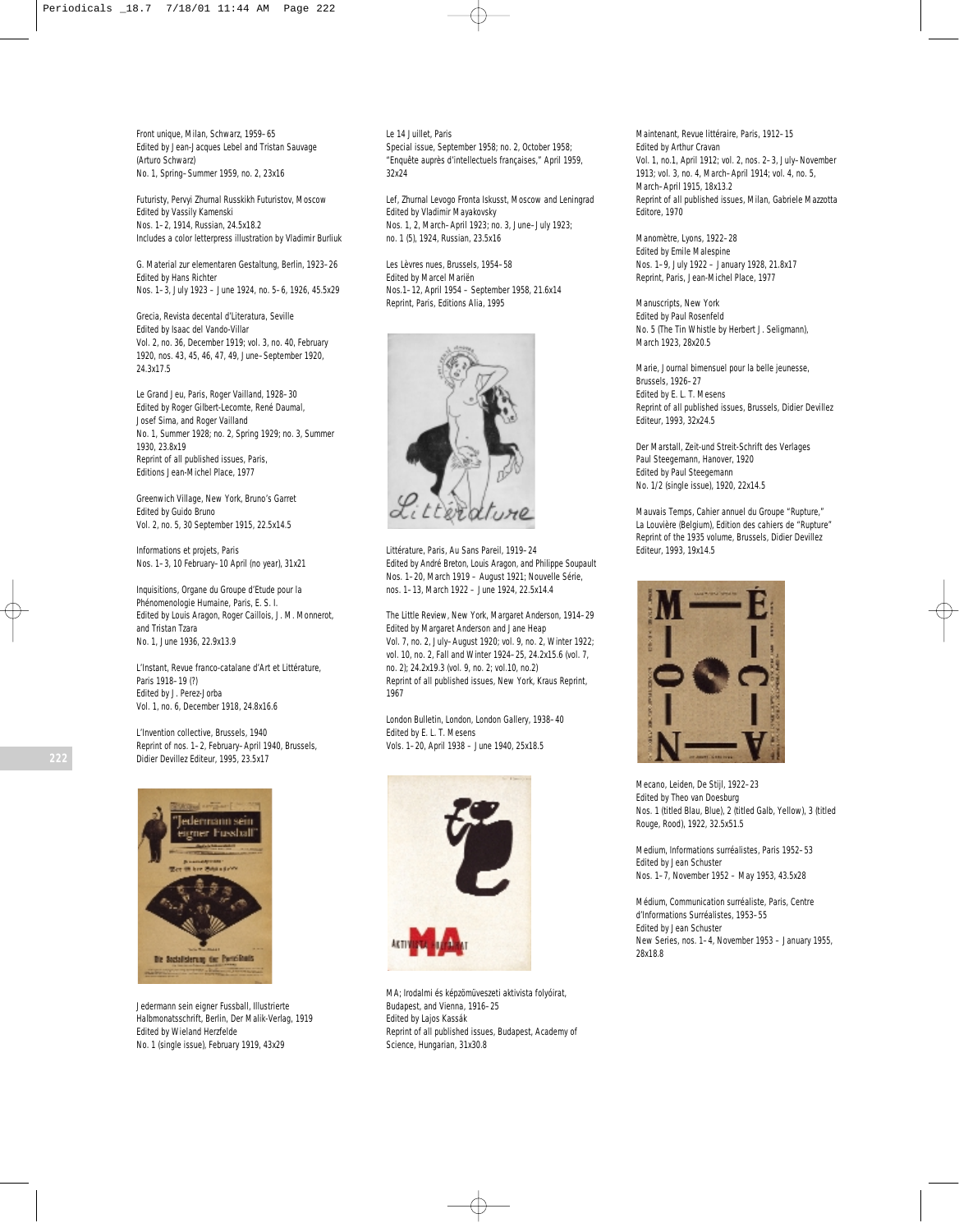

*Merz*, Hanover, Apossverlag, 1923–32 Edited by Kurt Schwitters

Vol. 1, nos. 1–2, 4, 6, January 1923 – October 1923; vol. 2, nos. 7–8/9, January–July 1924; no. 11, 1924, no. 14/15 (titled *Die Scheuche Märchen),* no. 16/17 (titled *Die Märchen vom Paradies*), 1925; no. 18/19 (titled *Neue Architektur I*), January–April 1926; no. 20, 1927; no. 21, 1931; no. 24, 1932, 22.3x14.5 (nos. 1–6), 31.5x23.5 (nos. 7–11), 27x21 (no. 16/17), 24.5x16 (nos. 18/19, 20), 21x31.7 (no. 21), 21.2x14.9 (no. 24) Reprint of no. 18/19, Herbert Lang & Cie, n.p.,1975

*Mesures*, Paris, José Corti, 1935–40 Vol. 1, nos. 1–4, 1935; vol. 2, nos. 1–4, 1936; vol. 3, nos. 1–4, 1937; vol. 4, nos. 1–4, 1938; vol. 5, nos. 1–4, 1939; vol. 6, nos. 1–2, 1940, 24x19

Midi à Midi, Paris, Obres, 1930 Edited by Jacques-Henry Lévesque and Oliver de Carné No. 1 (single issue), February 1930, 41.5x30.6

*Minotaure*, *Revue artistique et littéraire*, Paris, Albert Skira, 1933–39 Edited by Albert Skira and Efstrathios Tériade Nos. 1–7, 9, 11, 12/13, February 1933 – May 1939, 31.8x24.5 Reprint of all published issues, Geneva, Editions Albert Skira, 32.5x25.5

*NEON, N'Etre Rien, Etre Tout, Ouvrir l'Etre*, Paris, 1948–49 Nos. 1–5, January–March 1949, 62x41

*Neue Jugend,* Berlin, Verlag Neue Jugend, 1916–17 Edited by Heinz Barger and Wieland Herzfelde Reprint of vol. 1, nos. 7–11/12, July 1916 – February/March 1917; vol. 2, nos. 1–2, May–June 1917, Zurich, De Boekenvriend Hilversum & Limmat Verlag, 1967, 20.8x15.5 (vol. 1, nos.7–11/12), 45x56.5 (nos. 1–2)

*Der Almanach der neuen Jugend auf das Jahr 1917*, Berlin, Verlag Neue Jugend, 1917 18.7x12.8

*New York Dada*, New York, 1921 Edited by Marcel Duchamp and Man Ray No. 1 (single issue), April 1921, 37.5x25.5 (with handwritten note to Marcel Duchamp signed by Man Ray) Reprint, Milan, Gabriele Mazzotta Editore, 1970

*Noi, revista d'arte futurista*, Rome 1917–25 Edited by Enrico Prampolini Vol. 1, nos. 3–4, June–July 1923, 34x23.5 Reprint of all published issues, Florence, Studio per Edizioni Scelte, 1974

*Nord-Sud*, Paris, Pierre Reverdy, 1917–18 Edited by Pierre Reverdy Nos. 1–13, March 1917 – March 1918, 28x18.5 (nos. 1–12), 32.5x23.5 (no. 13) Reprint of all published issues, Editions Jean-Michel Place, Paris, 1980

*La Nouvelle Nouvelle Revue Française,* Paris Vol. 1, no. 6, June 1953, 22.8x14.5

*Oesophage*, Brussels, 1925 Edited by E. L. T. Mesens No. 1 (single issue), March 1925, 28.5x22.5 Reprint, Brussels, Didier Devillez Editeur, 1993

*L'Oeuf dur*, Paris, 1921–24 Nos. 1–16, March 1921 – Summer 1924, 22.5x14

*Orbes*, Paris, José Corti, 1928–35 Edited by Jacques-Henry Lévesque and Olivier de Carné Vol. 1, nos. 1–4, Spring–Summer 1928 – Winter 1932–33; vol. 2, nos. 1–4, Spring 1933 – Summer 1935, 18.7x11.8

*Others, A Magazine of the New Verse*, New York, 1915–19 Edited by Alfred Kreymborg Vol. 3, no. 1, July 1916, 21.5x13.8 Reprint of all published issues, New York, Kraus Reprint, 1967

*Het Overzicht*, *Half-Maandeliks Tijdschrift: Kunst, Letteren, Mensheid*, Antwerp, 1921–25 Edited by Fernant Berckelaers (Michel Seuphor) and Josef Peeters Reprint of all published issues, Paris, Jean-Michel Place, 1976, 32.1x23.7

*Le Pagine, Rivista mensile*, Naples, 1916–17 Vol. 2, no. 8, April 1917, 21x14.7

*Pervoz Dada, Transbordeur Dada*, Berlin and Paris, 1922–49 Edited by Serge Charchoune Nos. 1–6, August 1922 – December 1924, Russian and French, 22.5x14.5

*Phases*, *Cahiers internationaux de recherches littéraires et plastiques*, Paris Edited by Edouard Jaguer No. 2, March 1955; no. 3, November 1956; no. 7, May 1961, 27.1x21.2



*Die Pleite*, *Illustrierte Halbmonatsschrift*, Berlin-Leipzig, Der Malik-Verlag, 1919–21 Edited by Wieland Herzfelde Vol. 1, nos. 1–5 (no. 2 titled *Schutzhaft*)*,* 1919, 43.6x29.8 *Poesia*, *Rassegna internazionale*, Milan, Facchi Editore, 1905–12, 1920–21 Edited by Mario Dessy Second series, vol. 1, nos. 2–4, May–July 1920, 22x 32.7

*La Pomme de pins*, Saint Raphaël, 1922 Edited by Francis Picabia No. 1 (single issue), 25 February 1922, 38x28.5 Reprint, Milan, Gabriele Mazzotta Editore, 1970

*Procellaria, poesia-musica, teatro-disegni, richerche-idee avanzate,* Mantua 1917–20 Edited by Gino Cantarelli and Aldo Fiozzi Reprint of all published issues, Mantua, Arnaldo Forni Editore, 1978, 31.1x21.2

*Projecteur*, Paris, Au Sans Pareil Edited by Céline Arnauld No. 1, May 1920, 10.5x23 Reprint, Gabriele Mazzotta Editore, Milan 1970



*Proverbe*, *Feuille mensuelle*, Paris, 1920–21 Edited by Paul Eluard Nos. 1–5, February–May 1920; no. 6 (also titled *L'Invention,* no. 1), July 1921, 22.5x14

*This Quarter*, *An International Quarterly Review of the Arts*, Paris, Milan, and Monte-Carlo Edited by Ernest Walsh and Ethel Moorhead Vol. 1, nos. 1–3, 1925, 22.5x14.2

*Der Querschnitt*, Berlin, Propyläen Verlag, 1921–33 Edited by Hans von Wedderkop Vol. 6, no. 11, November 1926, 24x17.8

*La Raccolta*, Bologna Vol. 1, nos. 1–9/10, March–December 1918, 24.5x17.4

*Red*, *Mesicnik pro moderni kulturu*, Prague Edited by Karel Teige Vol. 2, no. 2, November 1927, 23.5x18.2

*Reflector, Revista internacional de arte, literatura y critica*, Madrid Edited by José de Ciria y Escalante Vol. 1, no. 1, December 1920, 24x17

*Résurrection*, *Cahiers mensuels littéraires illustrés*, Brussels, 1917–18 Reprint of all published issues, Brussels, Jacques Antoine, 1973, 21x17

Les Réverbères, Paris Edited by Pierre Minne (nos. 3–5) Nos. 1–5, April 1938 – July 1939, 32.7x25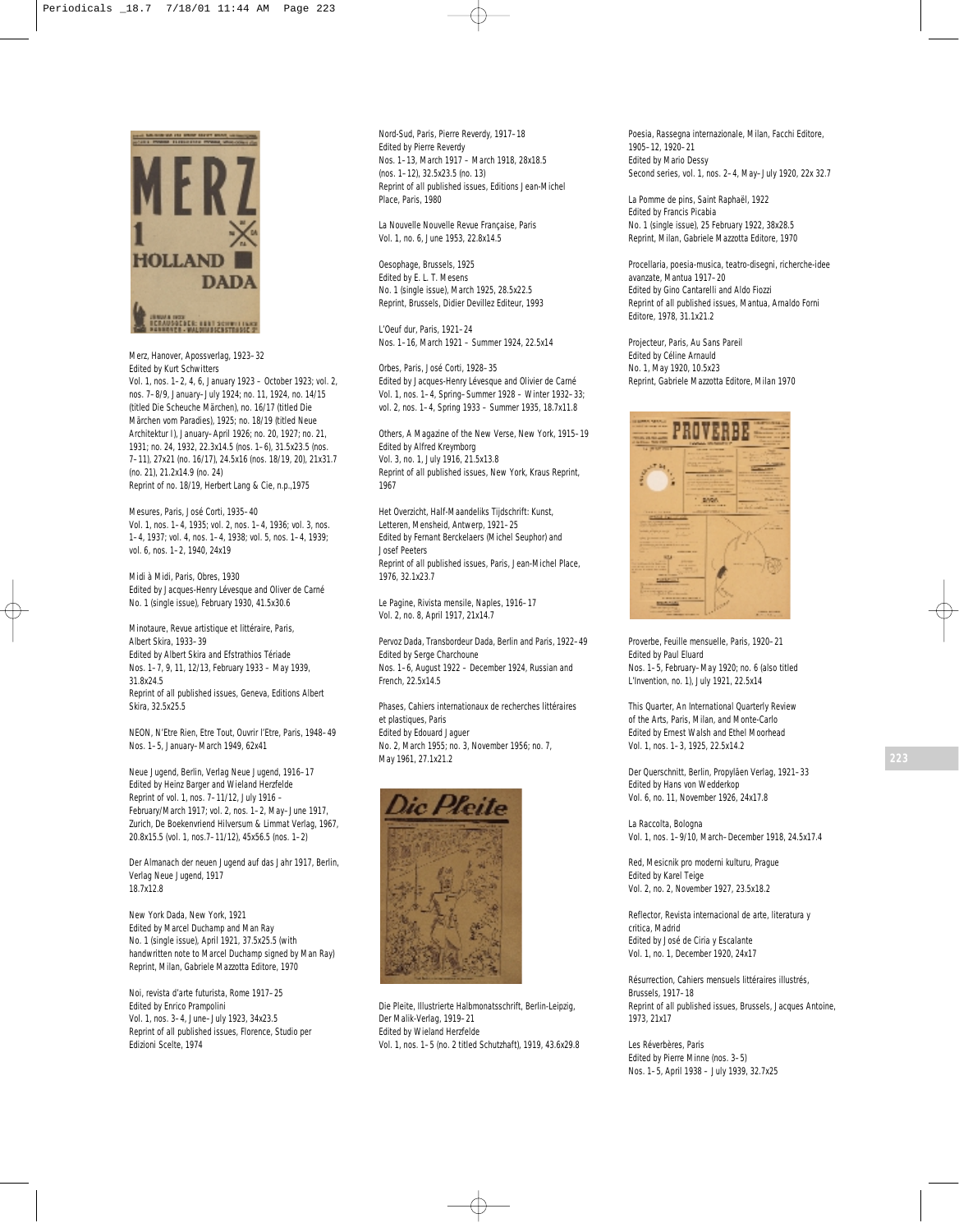*La Revue musicale, Erik Satie, son temps et ses amis*, Paris, Richard-Masse Edited by Rollo Meyers Special issue dedicated to Erik Satie, June 1952, 25.8x18.7

*La Révolution la nuit*, Paris, Yves Bonnefoy, 1946–49 Nos. 1–2, 1946, 13.8x10.8



*La Révolution surréaliste*, Paris, Gallimard, 1924–29 Edited by André Breton, Pierre Naville, and Benjamin Péret Nos. 1–12, December 1924 – December 1929, 28.9x20 Reprint of all published issues, New York, Arno Press, n.d.

*The Ridgefield Gazook, We are not Neutral*, Ridgefield Edited by Man Ray Reprint of no. 0, March 1915, Milan, Gabriele Mazzotta

Editore, 1970, 19.1x12



*Rongwrong*, New York, 1917 Edited by Marcel Duchamp, Henri Pierre Roché, and Beatrice Wood No. 1 (single issue), July 1917, 28.1x20.3 Reprint, Milan, Gabriele Mazzotta Editore, 1970

*die schammade, dilettanten erhebt euch,* Cologne, Schlöemlich Verlag, 1920 Edited by Max Ernst No. 1 (single issue), April 1920, 32.5x25

*Secession*, Vienna, Berlin, Reutte (Tyrol), Florence, and New York, 1922–24 Edited by Gorham B. Munson No. 2, July 1922; no. 6, July 1923, 23x14.2 (no. 2), 24.4 x16.5 (no. 6)

*Sélection*, *Chronique de la vie artistique et littéraire*, Antwerp

Edited by André de Ridder and Paul-Gustave Van Hecke Vol. 3, no. 2, December 1923; vol. 4, no. 2, November 1924 (includes the booklet *Mouchoir de nuages, Tragédie en 15 Actes* by Tristan Tzara, with a dedication from the author to Théodore Fraenkel, added hors commerce), no. 2, June 1924, 26.8x18.7

*Le Sens propre*, Paris, 1929 Edited by Camille Geomans and René Magritte Reprint of all published issues, Brussels, Didier Devillez Editeur, 1995, 27.8x21.8

*SIC, sons, idées, couleurs, formes*, Paris, 1916–19 Edited by Pierre Albert-Birot Nos. 1–54, January 1916 – December 1919, 28x22 Reprint of all published issues, Editions de la Chronique des Lettres Françaises, 1973

*Signes*, Paris, CAS (Champs des Activités Surréalistes) No. 1, November 1983; no. 2, February 1984; no. 4, October 1984; no. 5/6, January 1985, 30x21 *Sirius*, *Monatschrift für Literatur und Kunst*, Zurich, 1915–16 Edited by Walter Serner Nos. 1–8, October 1915 – May 1916, 22.5x15.5



*Sobachii Iachchik, Nichevoki,* Moscow, Khobo, 1921–23 Edited by R. Rok, S. Mar, S. Sasikov, et al. Nos. 1–2, 1921–23, 24x16.5

*The Soil*, *A Magazine of Art*, New York, The Soil Publishing Co., 1916–17 Edited by R. J. Coady and Enrique Cross Vol. 1, nos. 1–5, December 1916 – July 1917, 26.7x19.5

*Les Soirées de Paris*, Paris Edited by Guillaume Apollinaire and Jean Cerusse Nos. 18–27, November 1913 – August 1914, 26.2x17

*De Stijl, Maandblad Gewijd aan de Moderne Beeldende Vakken en Kultuur*, Leiden 1917–28 Edited by Theo van Doesburg Vol. 3, nos. 2, 4, 7–8, 10–11, December 1919 – October 1920, 26x19.5

*De Stijl, Maandblad voor nieuwe kunst*, *Wetenschap en Kultuur*, Leiden 1922–28 Edited by Theo van Doesburg Jubileum-Serie XIV, nos. 79–84, 1927, 27.7x22

*Der Sturm*, *Monatsschrift*, Berlin, Verlag der Sturm Edited by Herwarth Walden Vol. 8, no. 3, June 1917; vol. 9, no. 1, April 1918; vol. 10, no. 2, May 1919; vol. 13, nos. 9, 12, September– December 1922; vol. 14, no. 8, August 1923; vol. 17, nos. 6, 12, September 1926 – March 1927; vol. 18, no. 4/5, July–August 1927, 37x29 (vols. 8–9), 30x22 (vols. 10–14), 25x19 (vols. 17–18) Reprint of vols. 1, 3–4, 11–14, 1910–23, Nendeln, Liechtenstein, Kraus Reprint, 1970

*Sturm-Bühne, Jahrbuch des Theaters der Expressionisten*, Berlin, Verlag Der Sturm, 1918–19 Edited by Herwarth Walden Vol. 8, October 1919, 46x31

*Surrealism, The Octopus-Typewriter*, Chicago International Surrealist Movement No. 1, October 1978, 43.5x28.7

*Surréalisme*, *Revue trimestrielle,* Paris, Savelli No. 2, June 1977, 23x13.5

*Surréalisme*, Paris, Ivan Goll Edited by Ivan Golll No. 1, October 1924, 25.7x16

*Le Surréalisme au service de la révolution*, Paris, Librarie José Corti, 1930–33 Edited by André Breton Nos. 1–6, July 1930 – May 1933, 28x19 Reprint, New York, Arno Press, n.d.

*Le Surréalisme, même,* Paris, Librairie Jean Jacques Pauvert, 1956–59 Edited by André Breton Nos. 1–5, 1956–59, 19.5x19.6

*Le Surréalisme révolutionnaire*, Paris, Bureau International du Surréalisme Révolutionnaire, 1948 Edited by Noël Arnaud, Christian Dotremont, Asger Jorn, and Zdenek Lorenc Reprint of no.1, March–April 1948, Brussels, Didier Devillez Editeur, 1999, 27x21

*Tank, Revue internationale de l'Art Vivant,* Ljubljana, S. H. S. Edited by Delak Ferdinand No. 1.5–3, n.d., 26x18.5

*Temps mêlés*, Verviers, Belgium, Association sans but lucratif du même nom Nos. 56, 63–65, 66–67, May 1962 – April 1964, 17x11.5 (no. 56), 17x13.0 (nos. 63–65, 66–67)

*Transition*, *An International Quarterly for Creative Experiment*, Paris, The Hague, and New York, 1927–38 Edited by Eugène Jolas and Elliot Paul No. 7, October 1927; no. 13, Summer 1928; no. 15, February 1929; no. 18, November 1929; nos. 25–27, Fall 1936 – May 1938, 20.2x15.2

*Tropiques*, *Revue culturelle*, Fort de France (Martinique), 1941–45 Reprint of all published issues, Paris, Editions Jean-Michel Place, 1994, 19.5x14.5

*Les Trois Roses*, *Revue d'Art*, Grenoble, 1918–19 Edited by Justin-Frantz Simon (nos. 1–4) and J. F. Simon (nos. 5–12) Nos. 1–12, June 1918 – May 1919, 25.2x16 Reprint of nos. 1–12, Vercheny, Editions Grande Nature, 1985, 118/500, 24x16